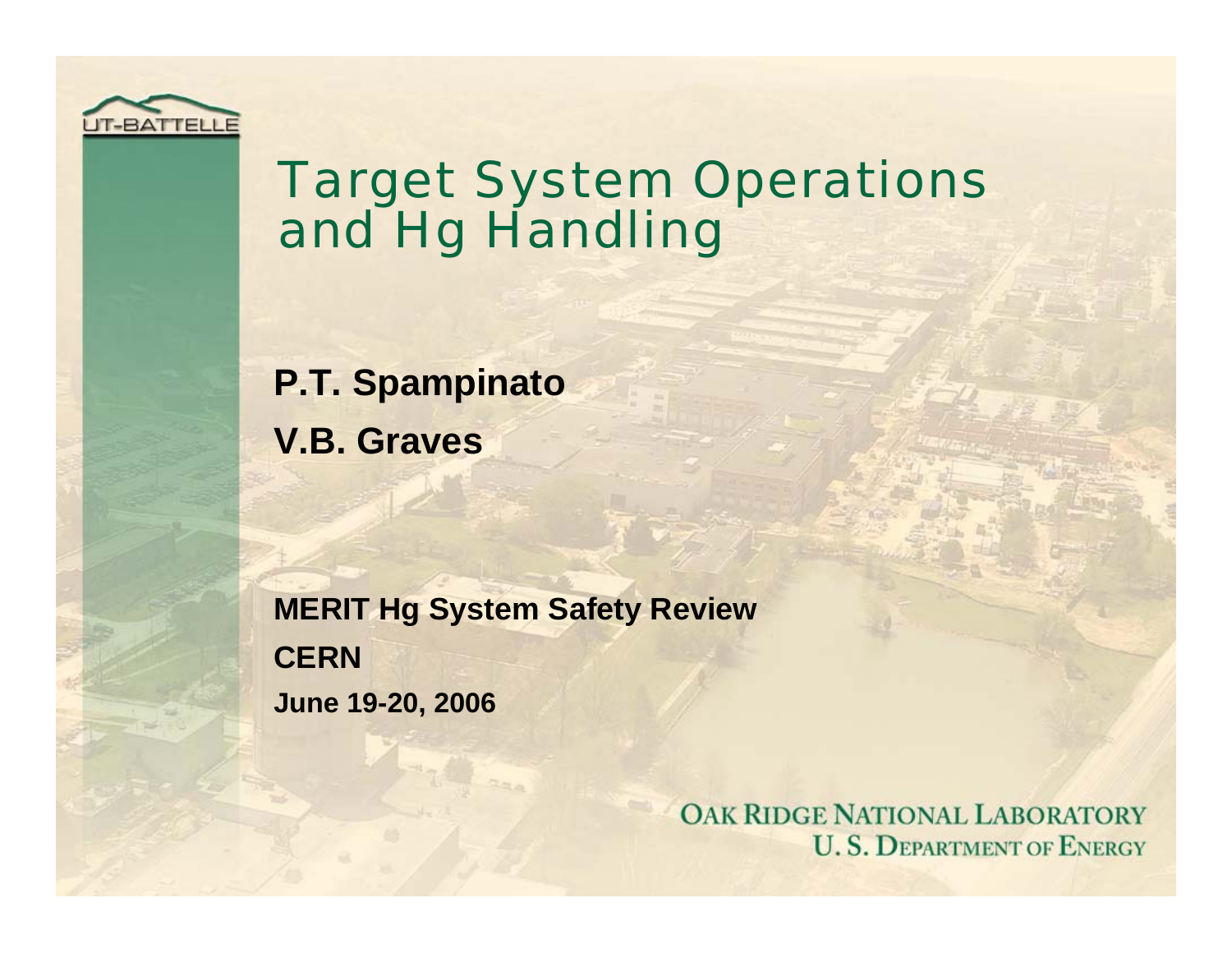#### **Outline**



- **Containment Boundary Leak Check**
- **Filling and Draining Hg**
- **Air Filtration (Hg Vapor)**
- **Off-Normal Conditions**
- **Equipment for Hg Handling**
- **Equipment Maintenance**

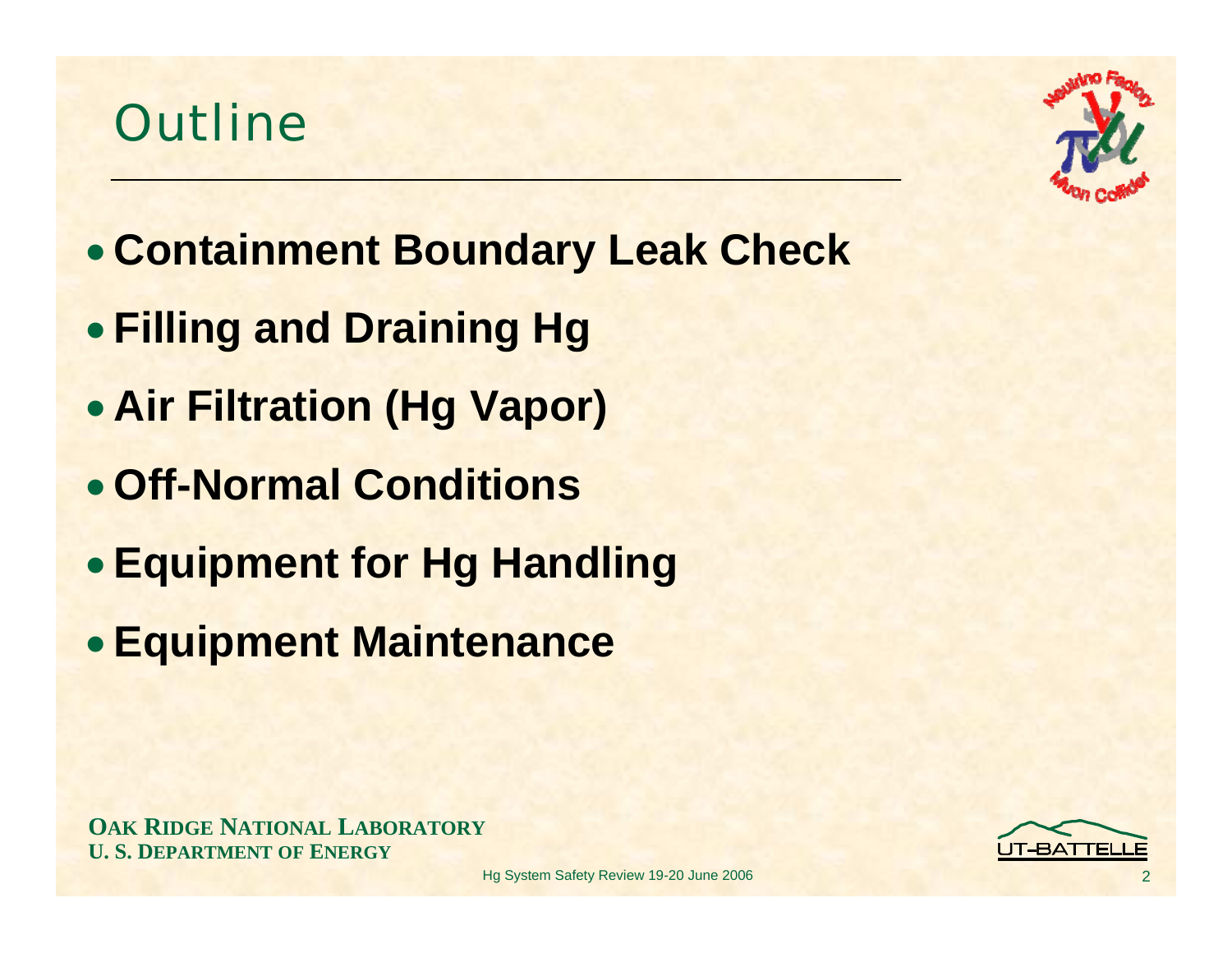#### Containment Leak Check

- **Primary containment will be pressurized at ORNL with 1-atmos nitrogen prior to water tests**
	- **Each fitting and welded joint will be soap-bubble checked followed by 24-h pressure decay**
- **Secondary containment will be pressurized with 2-3 psig nitrogen**
	- − **Bulkhead penetrations, joints, and both filter/vent ports will be soap- bubble checked**



**OAK RIDGE NATIONAL LABORATORY U. S. DEPARTMENT OF ENERGYPrimary Enclosure**



#### **Secondary Enclosure**

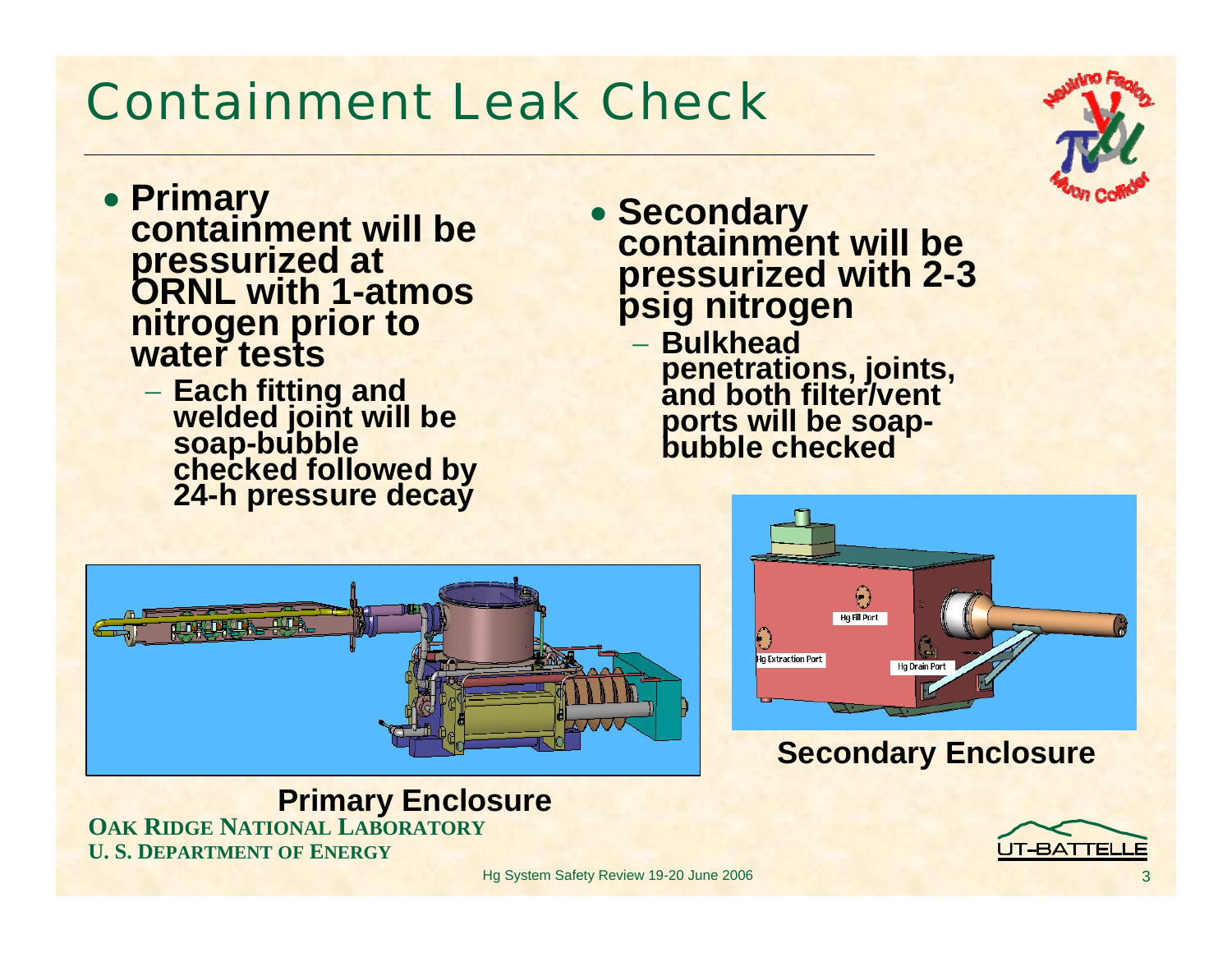# Containment Leak Check (cont.)



- **Leak check will be done again at MIT for primary and secondary but only the pressure decay test for primary containment**
- **Same for CERN … but**
- **… adjustments to laser optics may be required after transport**
	- **Requires opening secondary containment**
	- **Could this be done prior to installation in the MIT magnet lab, and installation in TT2A tunnel ??**

**OAK RIDGE NATIONAL LABORATORY U. S. DEPARTMENT OF ENERGY**



4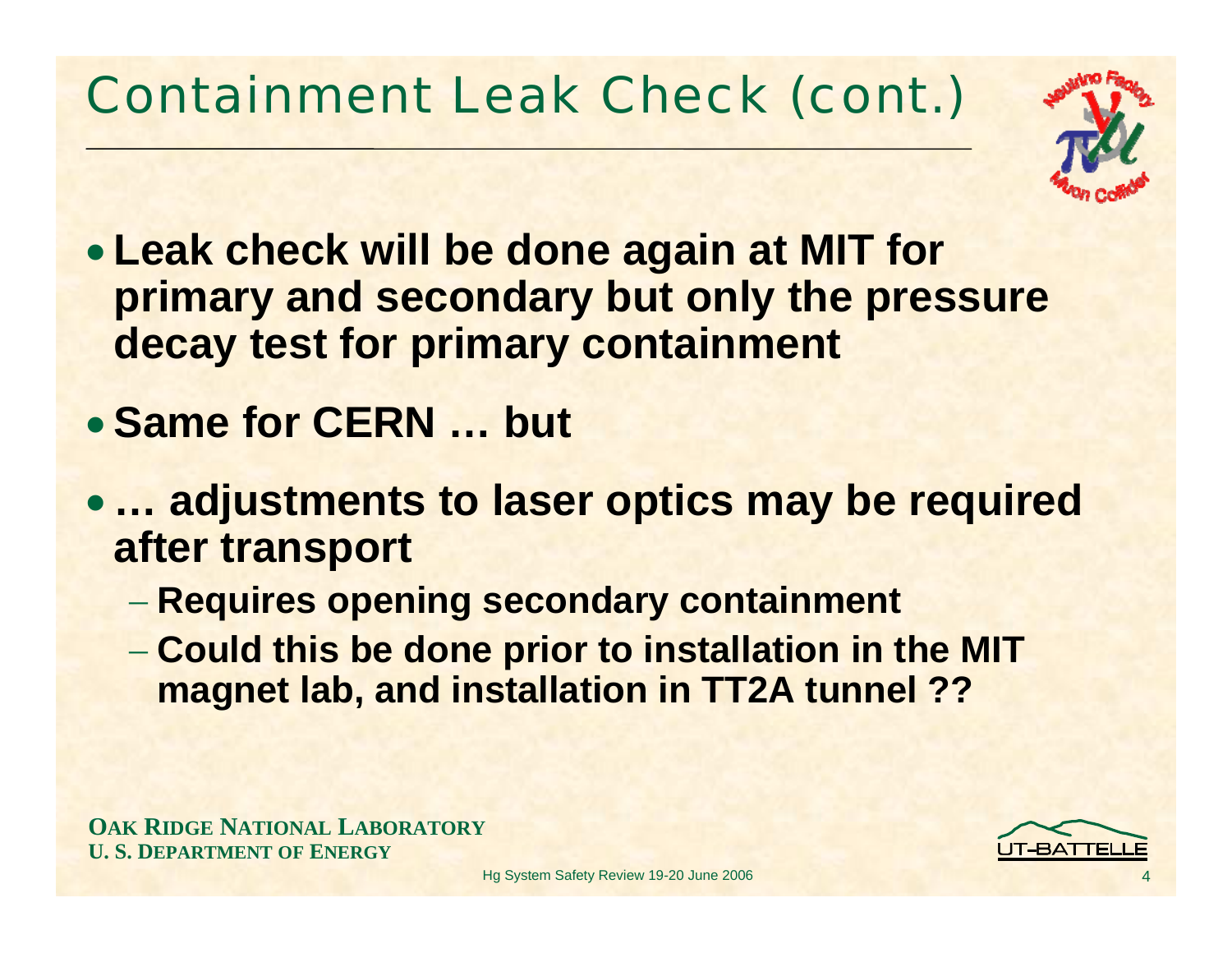# Filling and Draining Hg



- **Basic Requirement: filling and draining must be achieved without opening secondary containment**
- **Equipment Needed**
	- **Peristaltic pump**
	- **Tygon® tubing**
	- **Steel flasks/plastic bottles**



#### **Pump/Flask Setup**

**OAK RIDGE NATIONAL LABORATORY U. S. DEPARTMENT OF ENERGY**



#### **Secondary Enclosure**

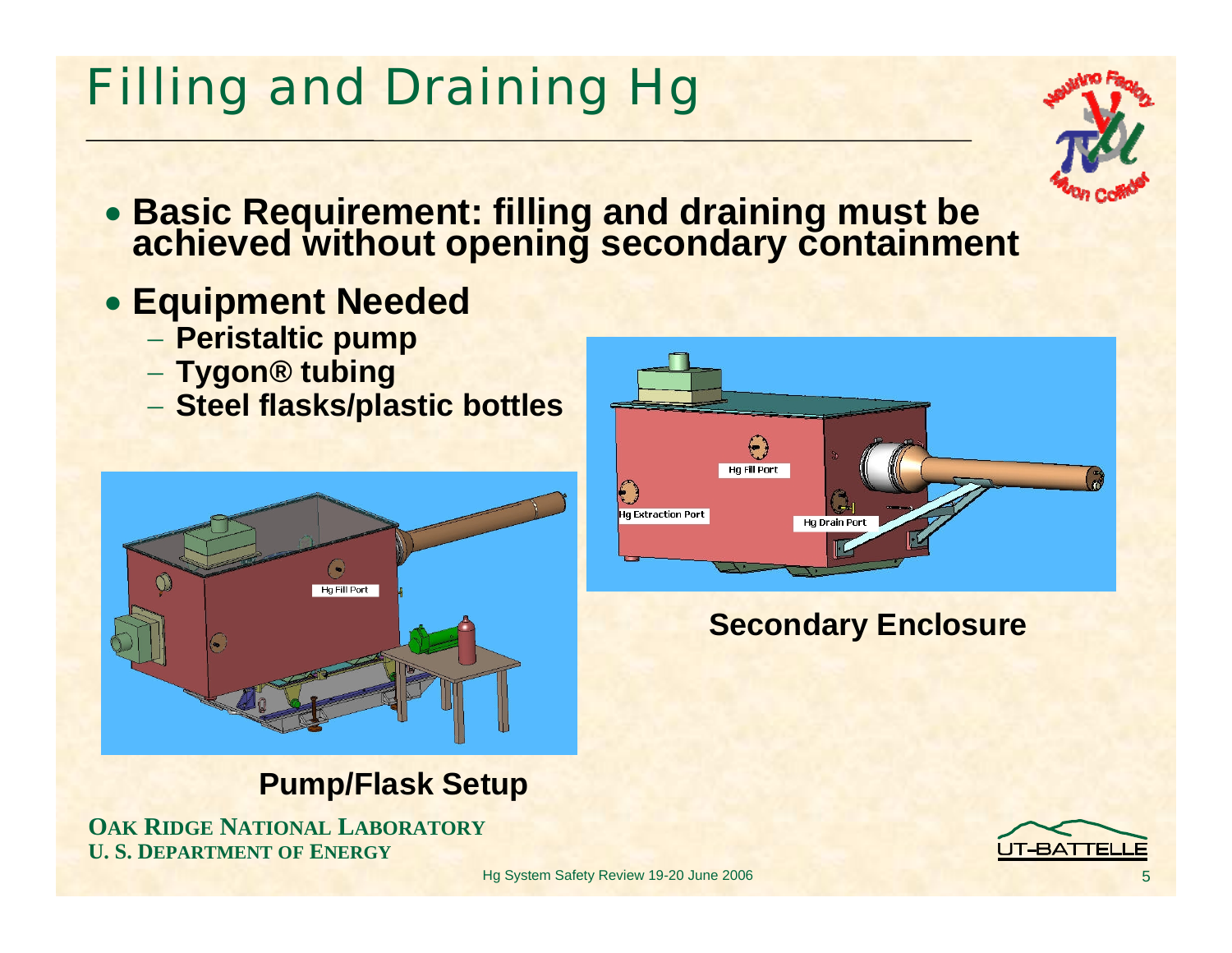# Hg Transfer By Pumping



- **Peristaltic pump tests with water and Hg were successfully conducted for TTF (Appendix I)**
- **Pump flow rate for water was a maximum of ~ 0.15 liters/sec**
- **Pump flow rate for mercury was 0.03 l/s based on ~volume and ~time measurements**
- **The measured flow rate for Hg equates to emptying a flask in ~75 seconds**

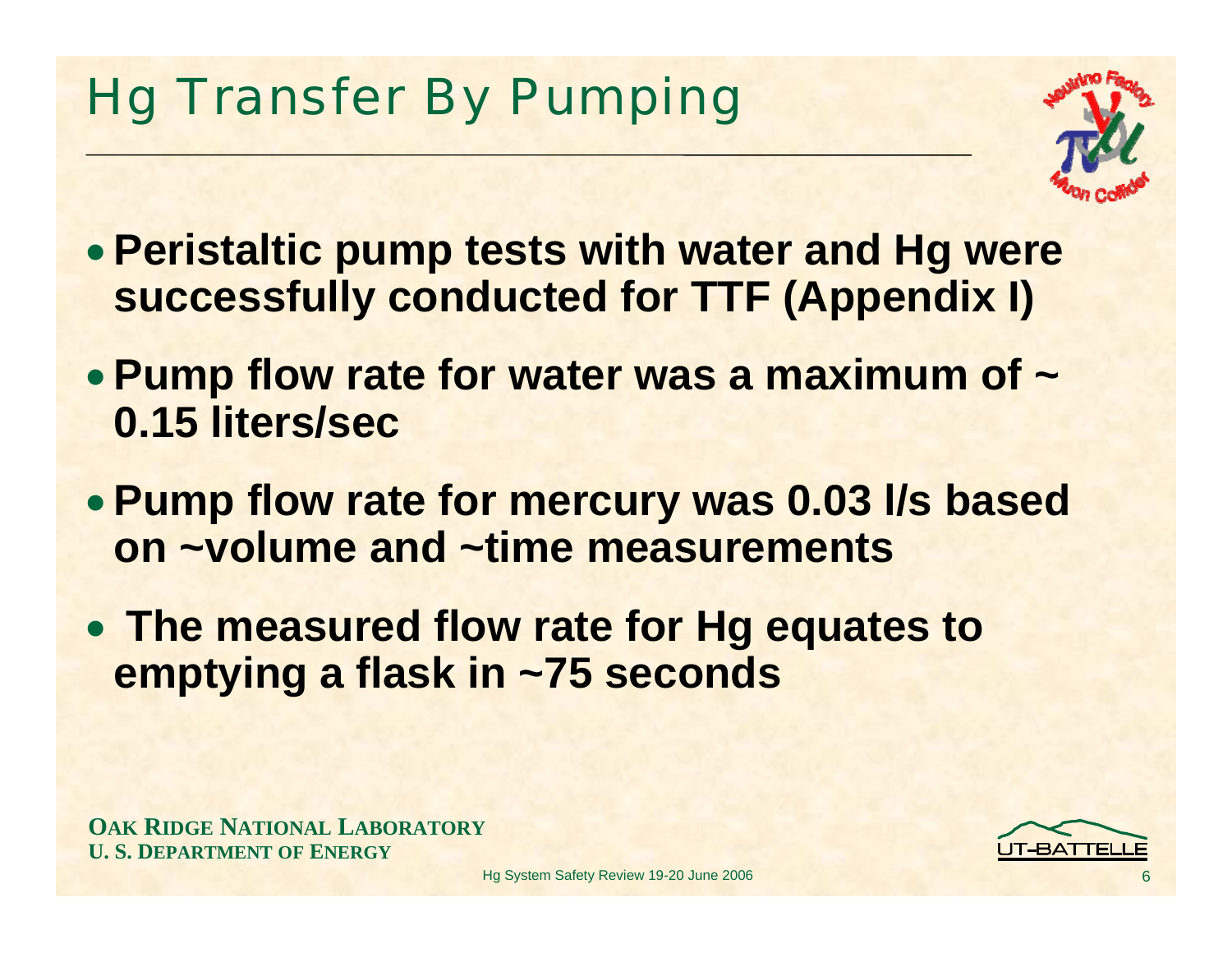IT-BATTEL

7

**OAK RIDGE NATIONAL LABORATORY U. S. DEPARTMENT OF ENERGY**

• **Secondary enclosure is unopened**

- **Displaced air is vented through primary filter (and then into snorkel)**
- **Record the weight of the empty flask**
- **Siphon Hg from the flask until suction in the tube is lost**
- **Place the pump and flask at an elevation higher than the fill port if possible** − **Flask is in a gauze-lined tray**

Hg Fill Procedure

- **Weigh and record weight of each flask before the fill operation**
- 





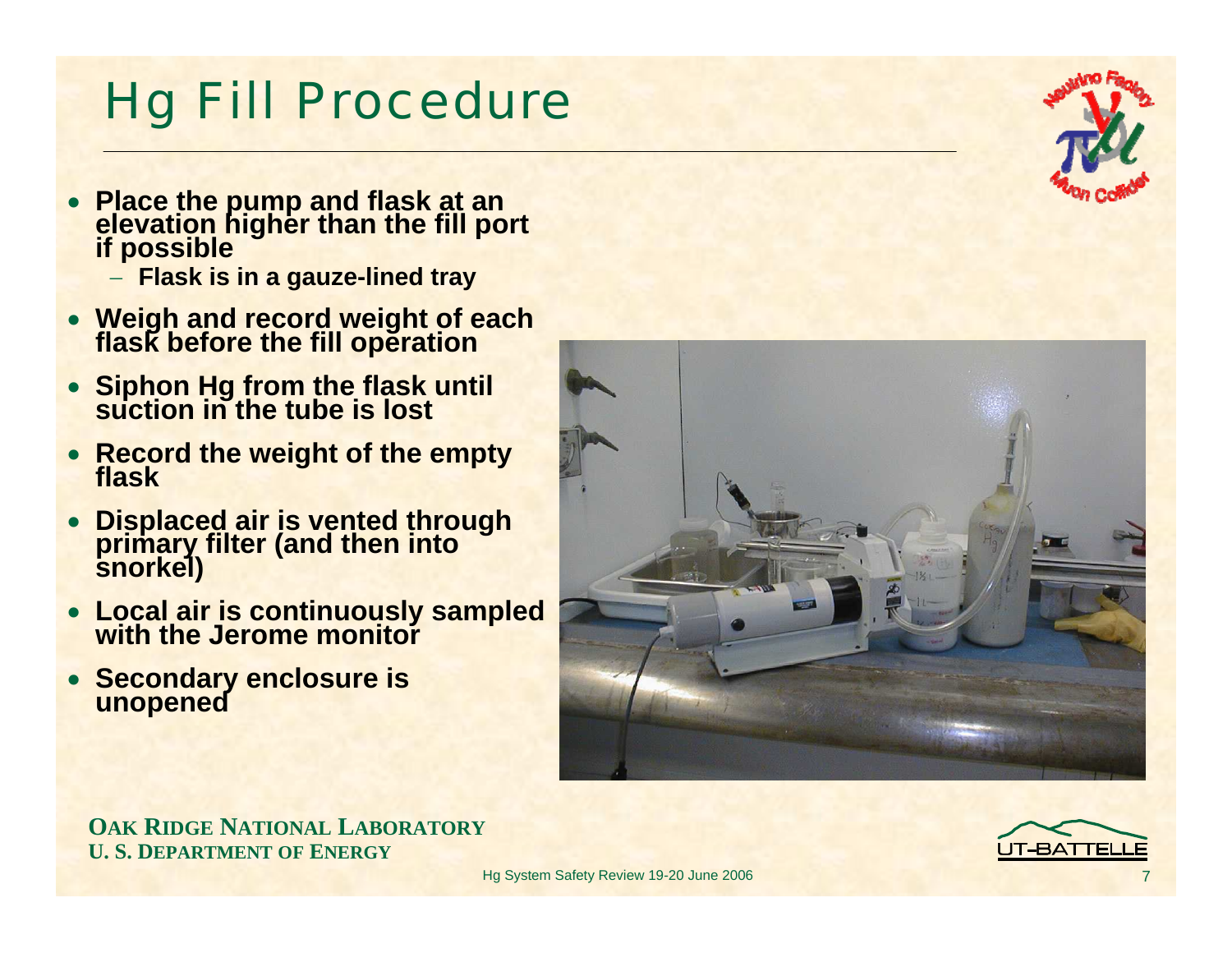## Hg Drain Procedure

- **Place a 3-liter bottle in a gauze- lined tray under the drain port**
- **Using the hand valve for flow control, gravity-drain Hg up to the 2-liter mark**
	- − **Air will be allowed to vent into the Fill Port during the operation**
- **Transfer 2-liters of Hg from the bottle into a flask**
- **Install the steel plug and weigh the flask**
- **Remove Hg remaining in the sump tank or drain line using the pump**



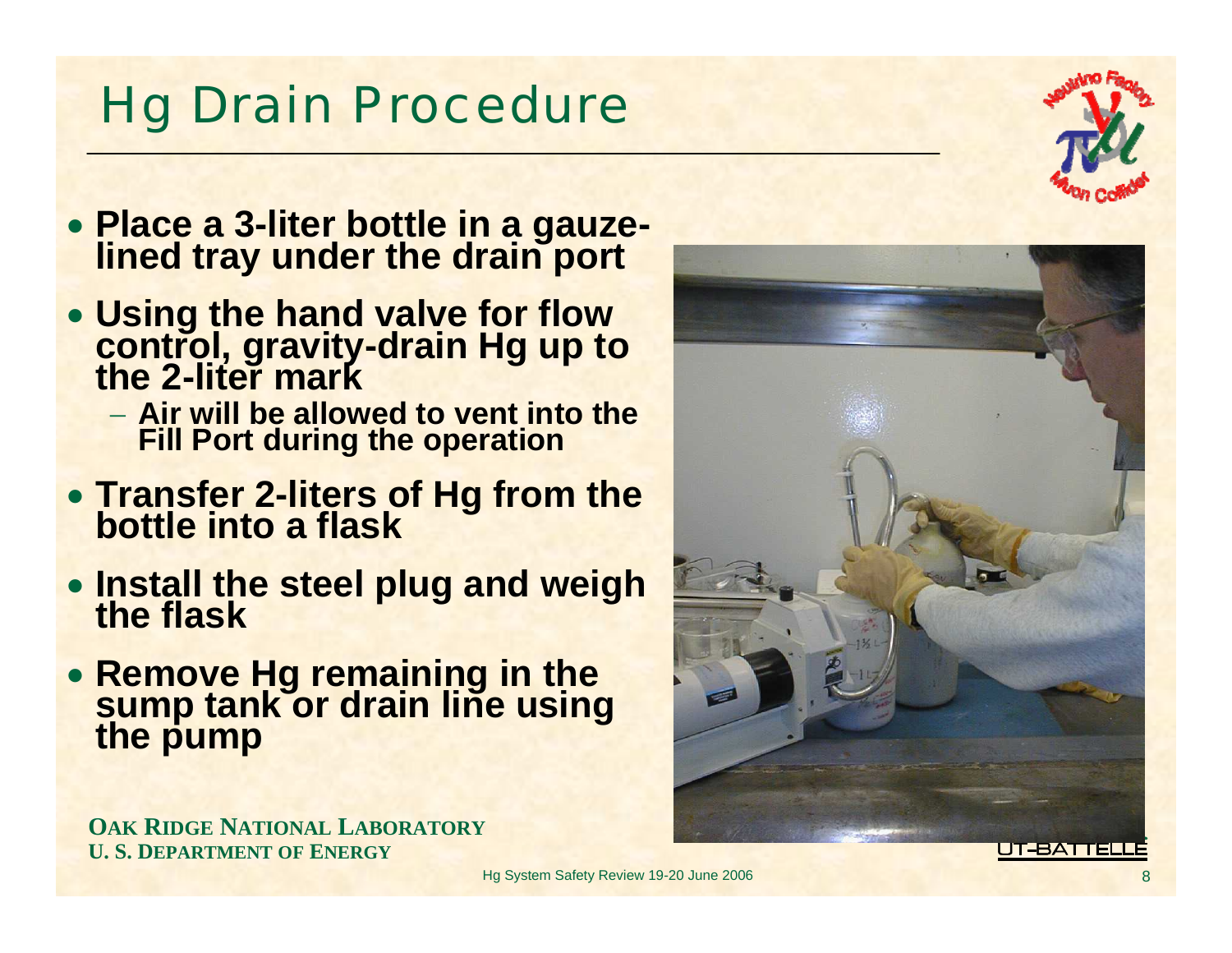Waste Materials

- **All waste materials generated during Hg fill and drain operations … gloves, gauze, drip shields, etc. will be double-bagged, taped and placed in the Satellite Accumulation Area (SAA)**
	- **The SAA is a 55-gal. drum, properly marked, and having a locking cover**



#### Satellite Accumulation Area



**OAK RIDGE NATIONAL LABORATORY U. S. DEPARTMENT OF ENERGY**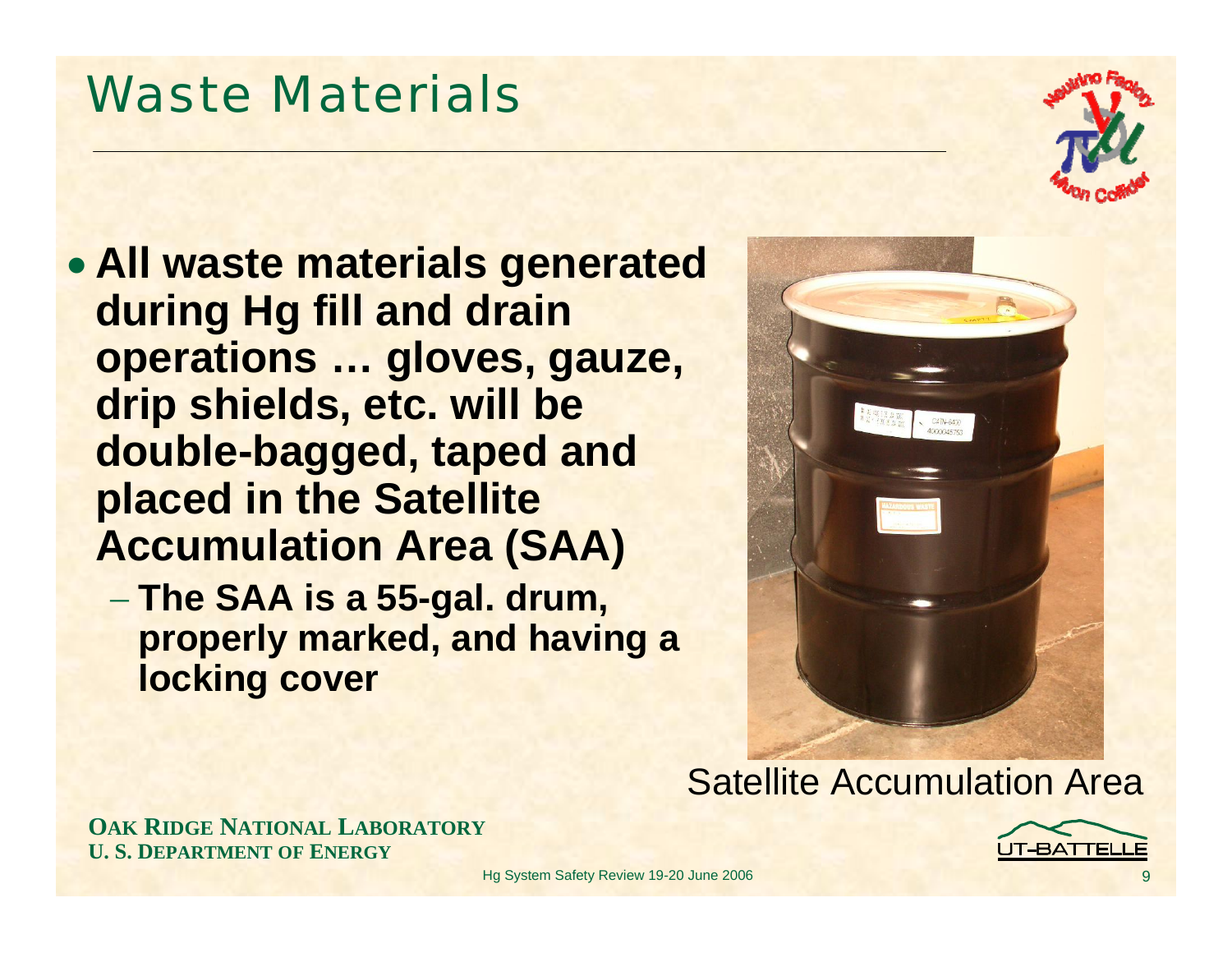# Air Filtration (Hg Vapor)

- **Secondary containment has two sulfur-impregnated charcoal filter assemblies**
	- **Primary filter is 432 x 255 x 51 mm**
	- **Secondary filter is 267 x 267 x 38 mm**
- **Same filter as the Scavenger® snorkel**
- **Filter ports (5"diam.) normally closed**
- **Filter efficiency 99.9% per mfgr.**
	- **ORNL tests will verify filter effectiveness**
- **Double filtration is possible if needed using the snorkel**

**OAK RIDGE NATIONAL LABORATORY U. S. DEPARTMENT OF ENERGY**

Hg System Safety Review 19-20 June 2006

u-paničl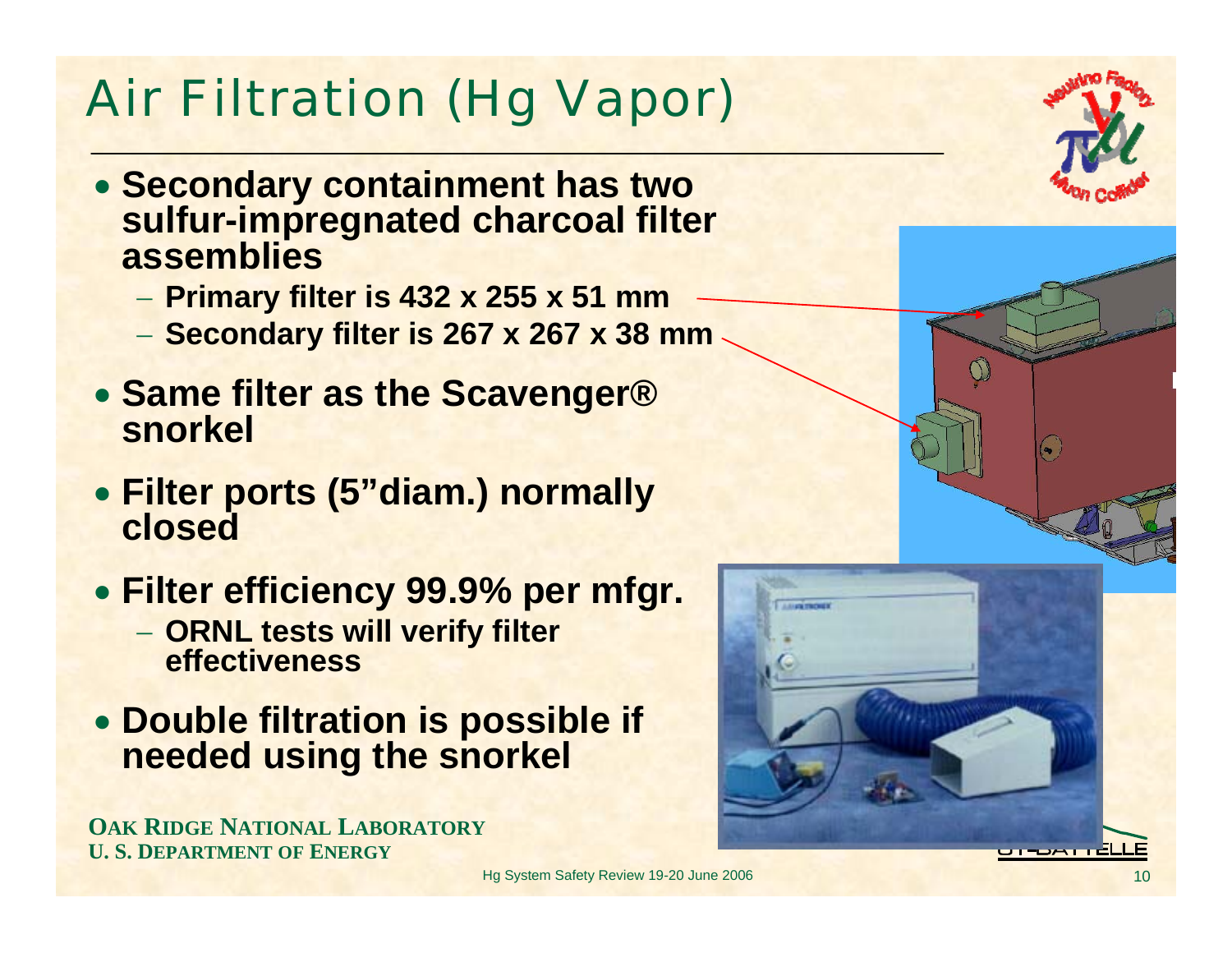## Dose Rate Summary Table



| <b>Component</b>                                     | <b>Absorbed</b><br><b>Dose</b><br>$(Gray/3*10^{15})$<br>protons) | <b>Residual Dose</b><br><b>Rate – at Shut</b><br><b>Down</b><br>$(mSv/h 3*10^{15})$<br>protons/30day) | <b>Residual</b><br><b>Dose Rate</b><br>- at Shut<br><b>Down</b><br>(mrem/h) | <b>Residual Dose</b><br>$Rate - 100$ Hrs<br><b>Cool Down</b><br>$(mSv/h 3*10^{15})$<br>protons/30day) | <b>Residual</b><br><b>Dose Rate -</b><br><b>100 Hrs</b><br><b>Cool Down</b><br>(mrem/h) |
|------------------------------------------------------|------------------------------------------------------------------|-------------------------------------------------------------------------------------------------------|-----------------------------------------------------------------------------|-------------------------------------------------------------------------------------------------------|-----------------------------------------------------------------------------------------|
| <b>Equipment</b> in<br>solenoid bore                 | $10^4 - 10^6$                                                    | $\mathbf{1}$                                                                                          | 100                                                                         |                                                                                                       |                                                                                         |
| <b>Equipment in</b><br>secondary<br>enclosure        | $10^2 - 10^4$                                                    |                                                                                                       |                                                                             |                                                                                                       |                                                                                         |
| Syringe<br>Pump                                      |                                                                  | $10^{-2} - 10^{-3}$                                                                                   | $1.0 - 0.1$                                                                 |                                                                                                       |                                                                                         |
| Top of<br>secondary<br>enclosure                     |                                                                  | $10^{-2} - 10^{-4}$                                                                                   | $1.0 - 0.01$                                                                |                                                                                                       |                                                                                         |
| <b>Hg</b> vapor<br>monitor<br>(top of<br>enclosure)  | $14.0$ (<5-10)<br>krad for<br>electronics)                       | 0.95                                                                                                  | 95.0                                                                        | $\approx 2.70 \times 10^{-3}$                                                                         | < 0.27                                                                                  |
| Hydraulic<br>fluid                                   | 125                                                              | 0.023                                                                                                 | 2.30                                                                        | $\approx 1.13 \times 10^{-4}$                                                                         | < 0.01                                                                                  |
| Ventilation<br>filter in<br>secondary<br>encl. $(1)$ | 505                                                              | 1.55                                                                                                  | 155.0                                                                       | $\approx$ 9.70 x 10 <sup>-4</sup>                                                                     | < 0.09                                                                                  |
| Mercury                                              | $10^{1} - 10^{2}$                                                | $10^{-1} - 10^{-2}$                                                                                   | 10.0                                                                        | $30 \times 10^{-3}$ (2)                                                                               | 3.0(2)(3)                                                                               |

(1) Pure carbon material used for calculation; impregnated sulfur not included.

(2) 1 day of decay at 1 meter distance; M. Magistris and M. Silari, EDMS No. 601754,

CERN Technical Note CERN-SC-2005-049-RP-TN, June 16, 2005.

**OAK RIDGE NATIONAL LABORATORY U. S. DEPARTMENT OF ENERGY**(3) After 4 month, dose rate at  $4$  meter distance is 0.1 mrcm/h.

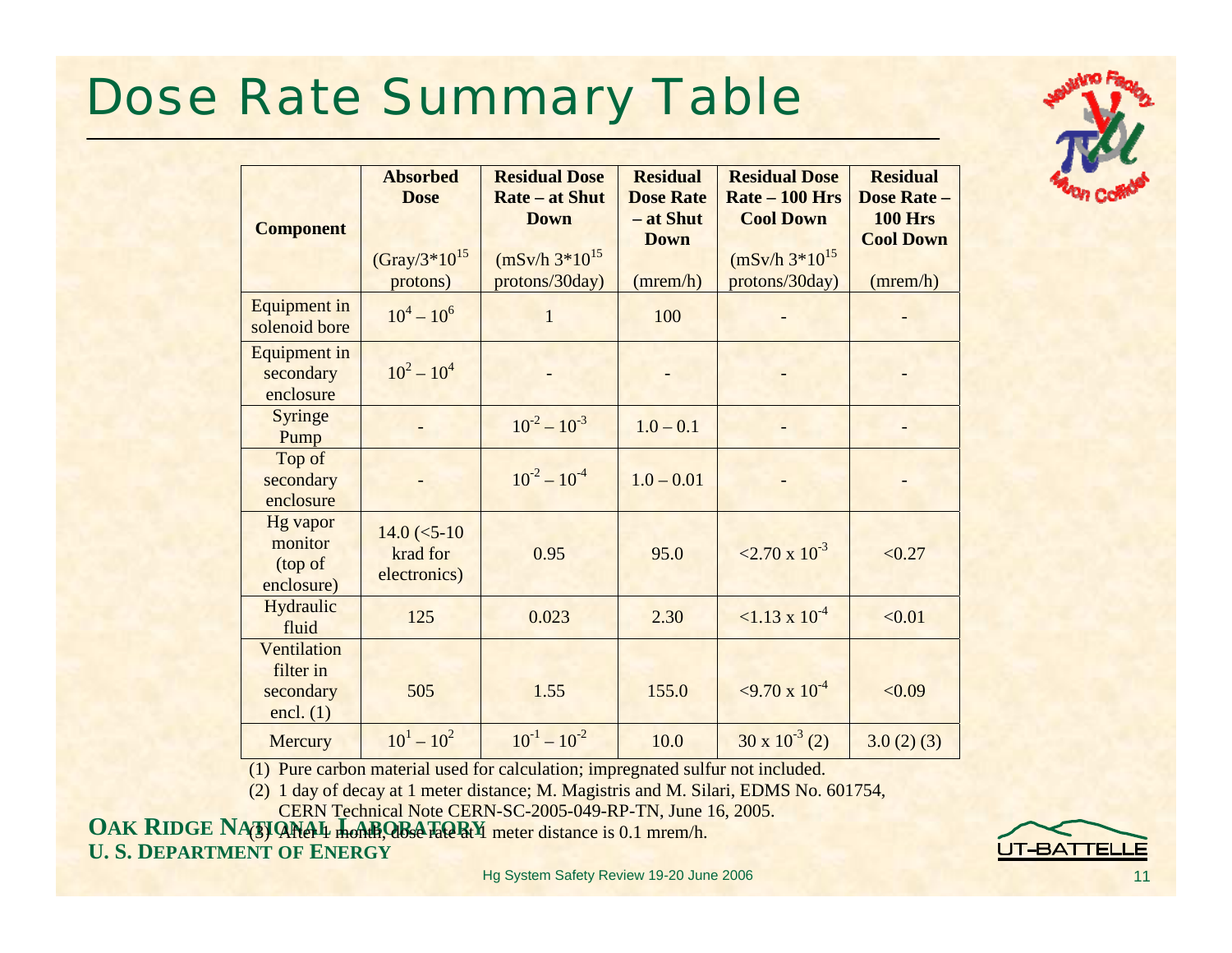# Off-Normal Conditions



#### **1) Vapor leak into secondary containment**

- $\bullet$  **Secondary enclosure is continuously monitored for vapor with Jerome 431-X**
	- **Monitor located in TT2 (verify remote operation with ORNL tests)**
	- **Threshold warning set for 0.0125mg/m3**
- $\bullet$  **If threshold level is exceeded**
	- **Check conductivity probe and other sensors incl. vapor monitor for tunnel area**
	- **If reading ok, may conclude**
		- •**Minor leak from primary containment, or**
		- •**False-positive signal from vapor monitor**
- $\bullet$  **Visually inspect w/ health physics oversight … continue beam tests**

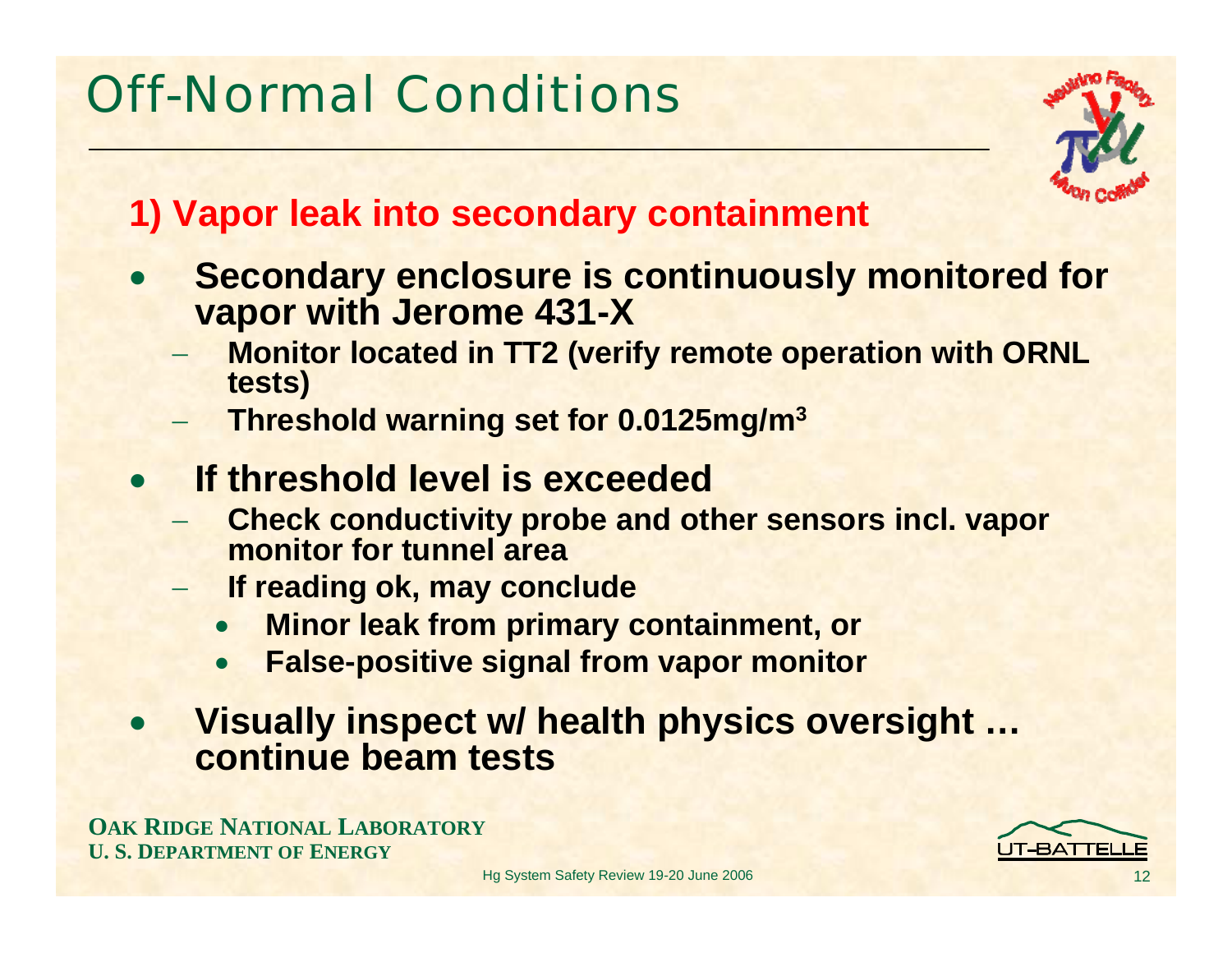

- **2) Hg leak into secondary containment**
- **Detected by vapor monitor, conductivity probe**
- **Confirm with visual inspection after suitable cool down period … 1 week …**
- **Cease test operations … wait up to 1 month for Hg cool down to <10-2 mSv/h (<1 mrem/h)**
- **Extract Hg from target loop and refill flasks**
- **Health Physics surveillance will be required**



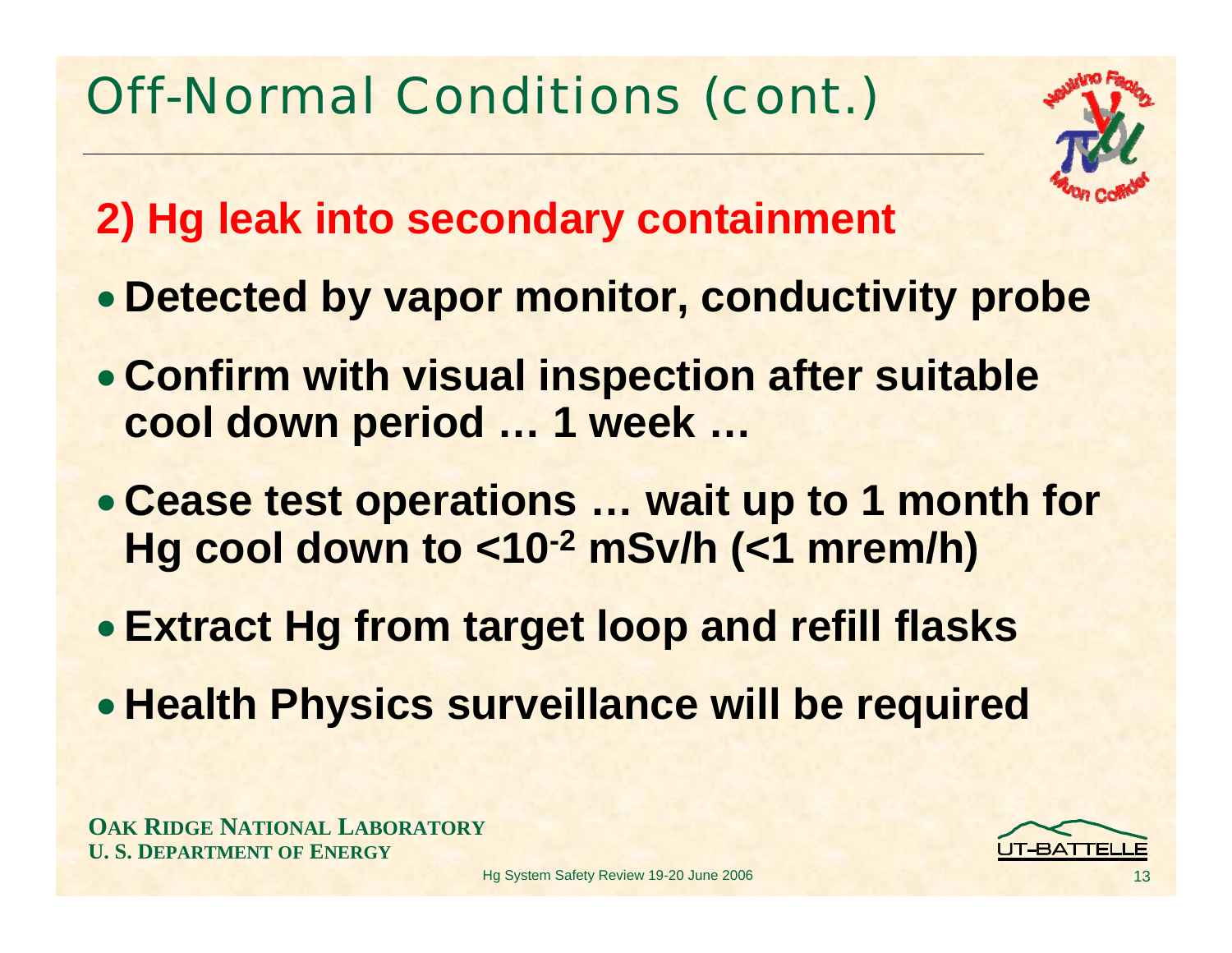

#### **3) System Overpressure**

- **Nozzle blockage is the only reason for a system overpressure**
	- **Not a very credible occurrence, but …**
- **Hydraulic system pressure would increase above its nominal level of 200 bar**
	- **Pump relief valve set for 220 bar would open**
	- **Hydraulic fluid would divert from pump directly in the reservoir preventing overpressure of either the hydraulic loop or the Hg loop**

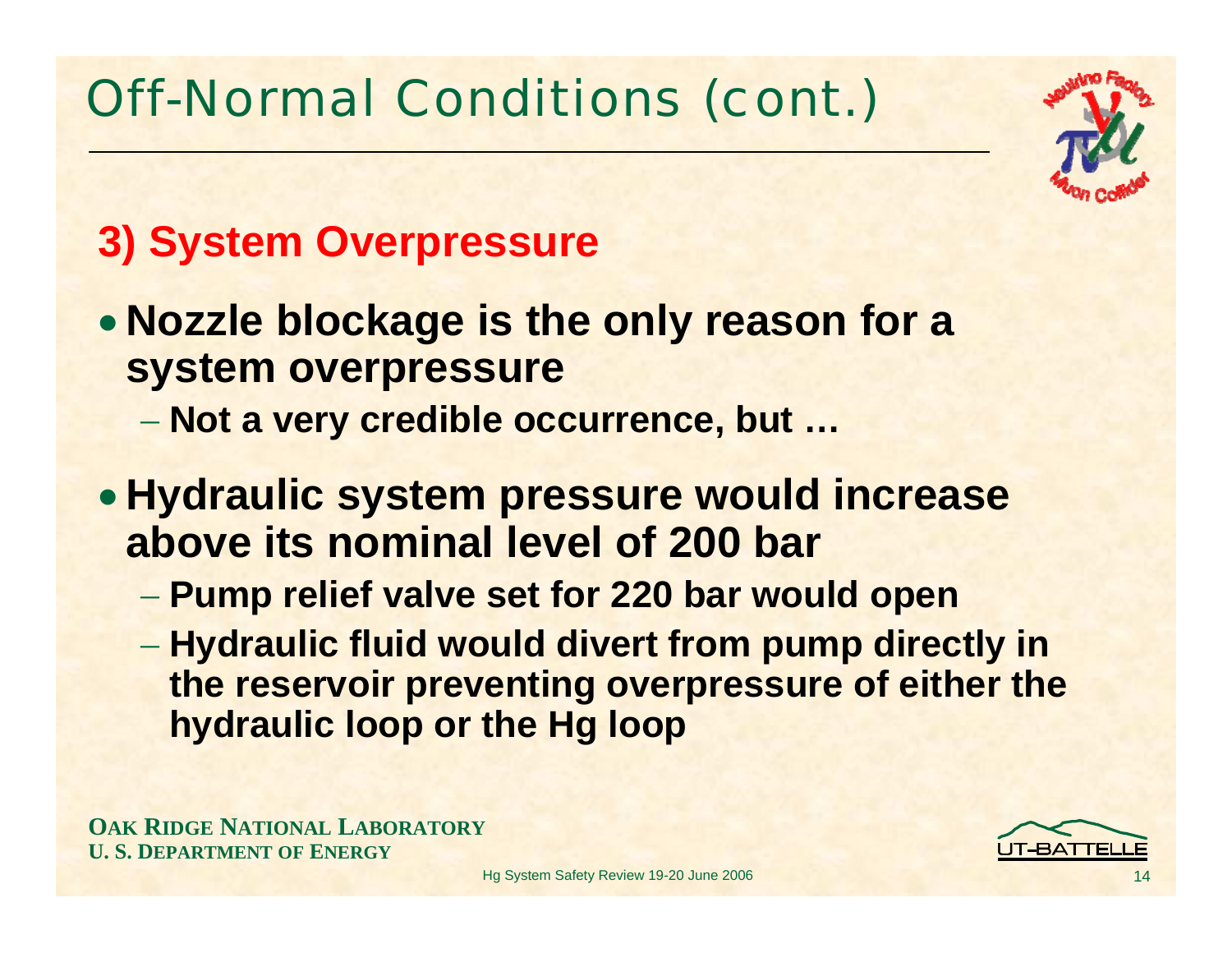

#### **4) Power Failure**

- **Loss of electric power to Hg delivery system or hitting the "E-Stop" immediately shuts down the pump system**
	- **Flow of jet ceases**
- **The possibility of a "water hammer" shock caused by the separation of flowing Hg will be investigated at ORNL**

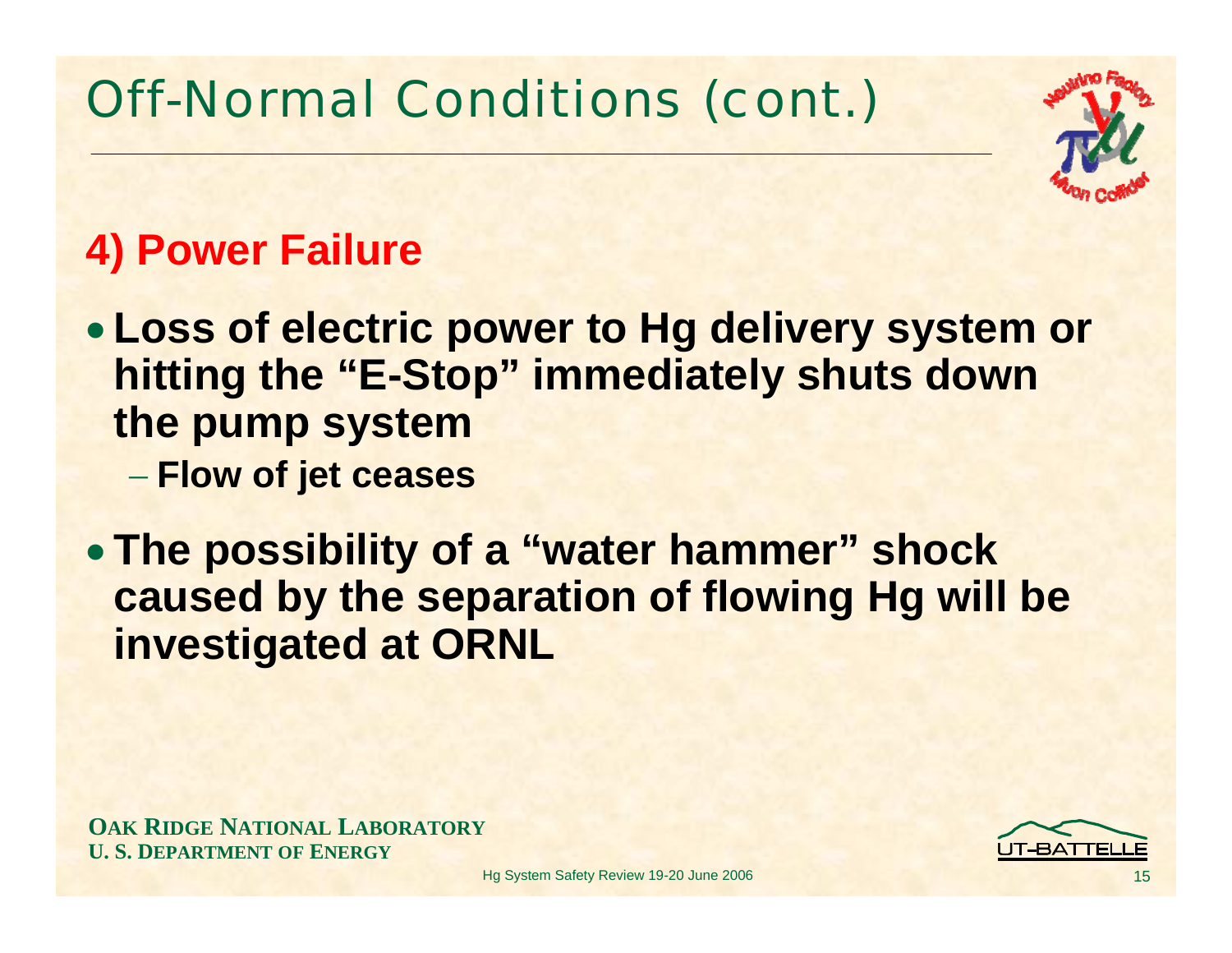

#### **5) Loss of Network Connectivity**

- **Labview® hardware has an internal system controller that provides network connectivity to the laptop computer**
- **A "watchdog" timer detects loss of communication**
- **If loss is detected the system is configured to power down the pump system and place the equipment in an inoperable state**

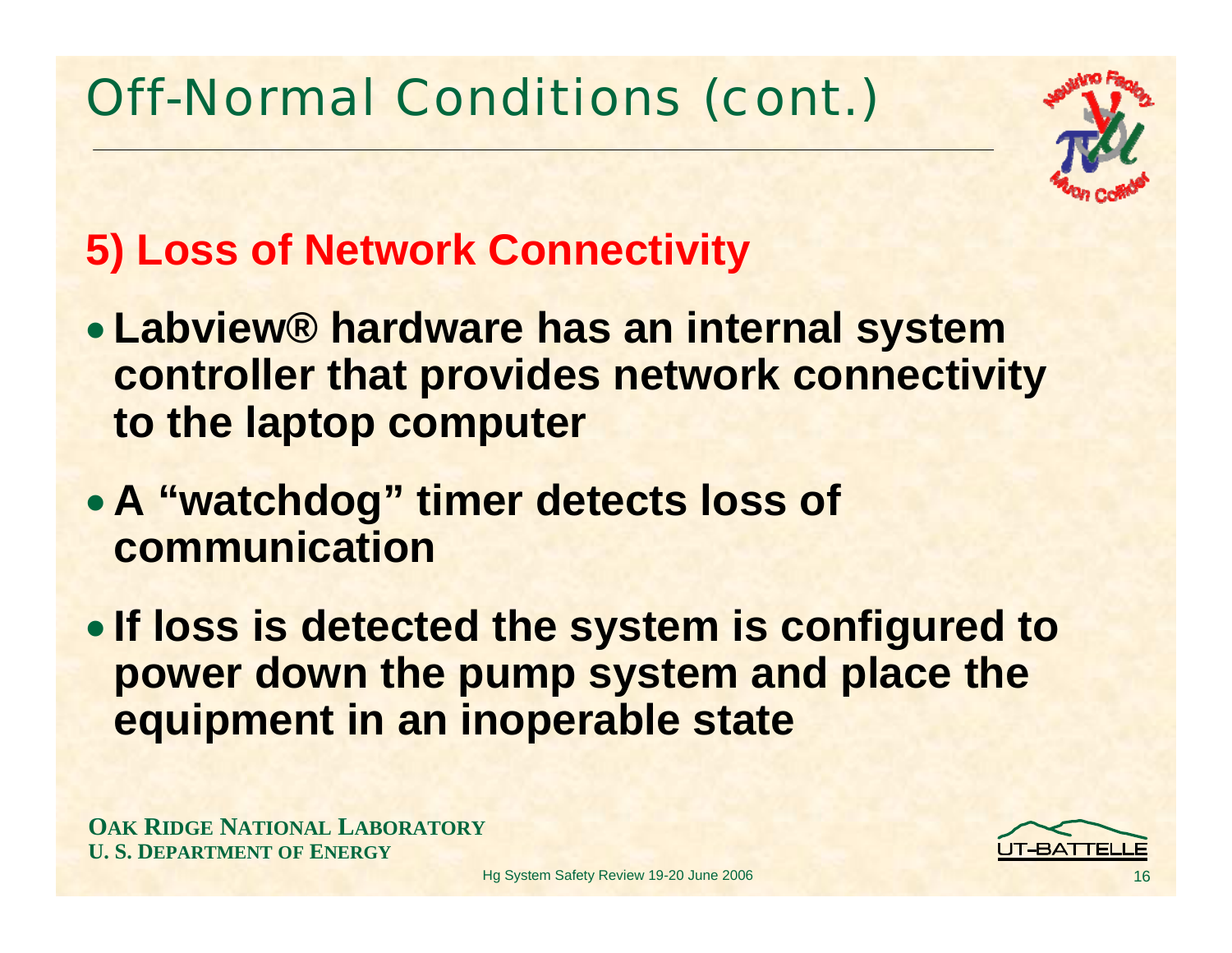#### Equipment to Support Hg Operations



| <b>Item</b>                               | <b>Comments</b>                                                       |  |  |
|-------------------------------------------|-----------------------------------------------------------------------|--|--|
| Vacuum Cleaner - Tiger Vac®               | At Princeton; will be sent to MIT                                     |  |  |
| Portable Snorkel - Scavenger®             | At Princeton; will be sent to ORNL                                    |  |  |
| <b>Spare Filters</b>                      | Sulfur impregnated charcoal & HEPA                                    |  |  |
|                                           | at Princeton; will be sent to ORNL                                    |  |  |
| <b>Vapor Monitor</b>                      | <b>Procurement by Princeton</b>                                       |  |  |
| <b>Vapor Monitor Calibration Kit</b>      | <b>Procurement by Princeton</b>                                       |  |  |
| 55-gal. Drum                              | <b>Satellite Accumulation Area (SAA)</b>                              |  |  |
| <b>Plastic Sheeting - roll</b>            | Heavy gauge plastic sheeting - 10-ft. wide                            |  |  |
| <b>Peristaltic Pump</b>                   | <b>Available from ORNL</b>                                            |  |  |
| <b>Tygon Tubing</b>                       |                                                                       |  |  |
| Hg Flasks (qty. TBD)                      | U.S. Dept. of Transportation approved; standard 76-lb.<br>steel flask |  |  |
| <b>Merc-X Cleaning Solvent</b>            |                                                                       |  |  |
| <b>Sponges</b>                            |                                                                       |  |  |
| <b>Plastic Buckets</b>                    |                                                                       |  |  |
| <b>Plastic Pans</b>                       |                                                                       |  |  |
| <b>Teflon Tape (yellow)</b>               | Sealing flasks; yellow tape is more durable than white                |  |  |
| Gauze - roll                              |                                                                       |  |  |
| <b>Small Tools</b>                        | Wrenches, screwdrivers,                                               |  |  |
| <b>Bungee Cords</b>                       | <b>Assorted lengths</b>                                               |  |  |
| <b>Vinyl Tape</b>                         | Yellow, 4 rolls                                                       |  |  |
| <b>Plastic Bags</b>                       | Assorted sizes - 1 gal. to 20 gal.                                    |  |  |
| <b>Plastic Bottles</b>                    | 1-, 2-, 3-liter sizes - 4 of each required                            |  |  |
| <b>Lab Coats</b>                          |                                                                       |  |  |
| <b>Shoe Covers</b>                        |                                                                       |  |  |
| <b>Safety Glasses</b>                     |                                                                       |  |  |
| <b>Ear Plugs</b>                          |                                                                       |  |  |
| <b>Tyvek Hooded Suits</b>                 |                                                                       |  |  |
| <b>Nitrile Gloves</b>                     |                                                                       |  |  |
| Full Face Mask w/ Hg Cartridges           |                                                                       |  |  |
| <b>Miniature Aspirator Pump</b>           |                                                                       |  |  |
| <b>Flashlights</b>                        |                                                                       |  |  |
| <b>Swagelok Quick Disconnect Fittings</b> |                                                                       |  |  |
| <b>Scale</b>                              | Digital - weighing Hg                                                 |  |  |
| <b>Hand Pump</b>                          | <b>Transfer hydraulic fluid</b>                                       |  |  |
| Plastic Bin - 50 gal.                     | Storage chests for misc. equip. - 2 required                          |  |  |
| Deve Meterial                             | $20.44$ required                                                      |  |  |

**OAK RIDGE NATIONAL LABORATORY** 30-ft. required **U. S. DEPARTMENT OF ENERGY**

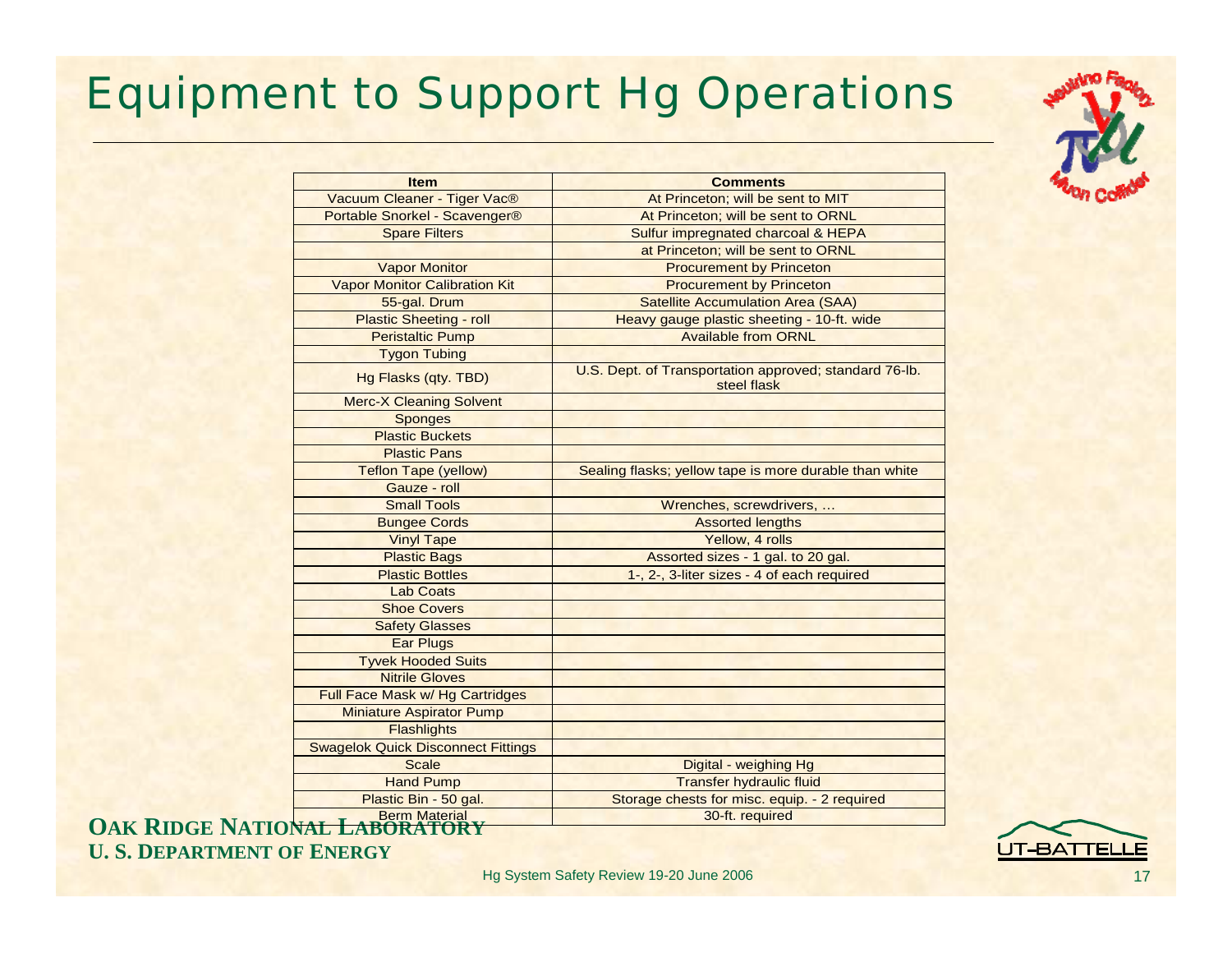## Equipment Maintenance



- **There is no scheduled maintenance for the target system**
- **Visual inspections, check performance of sensors, and test the emergency stop in the control system, will be made routinely**
- **Initial assembly of the equipment and qualification will be done hands on at ORNL**
- **After beam operations commence, the equipment design allows for minimal personnel contact to achieve ALARA**